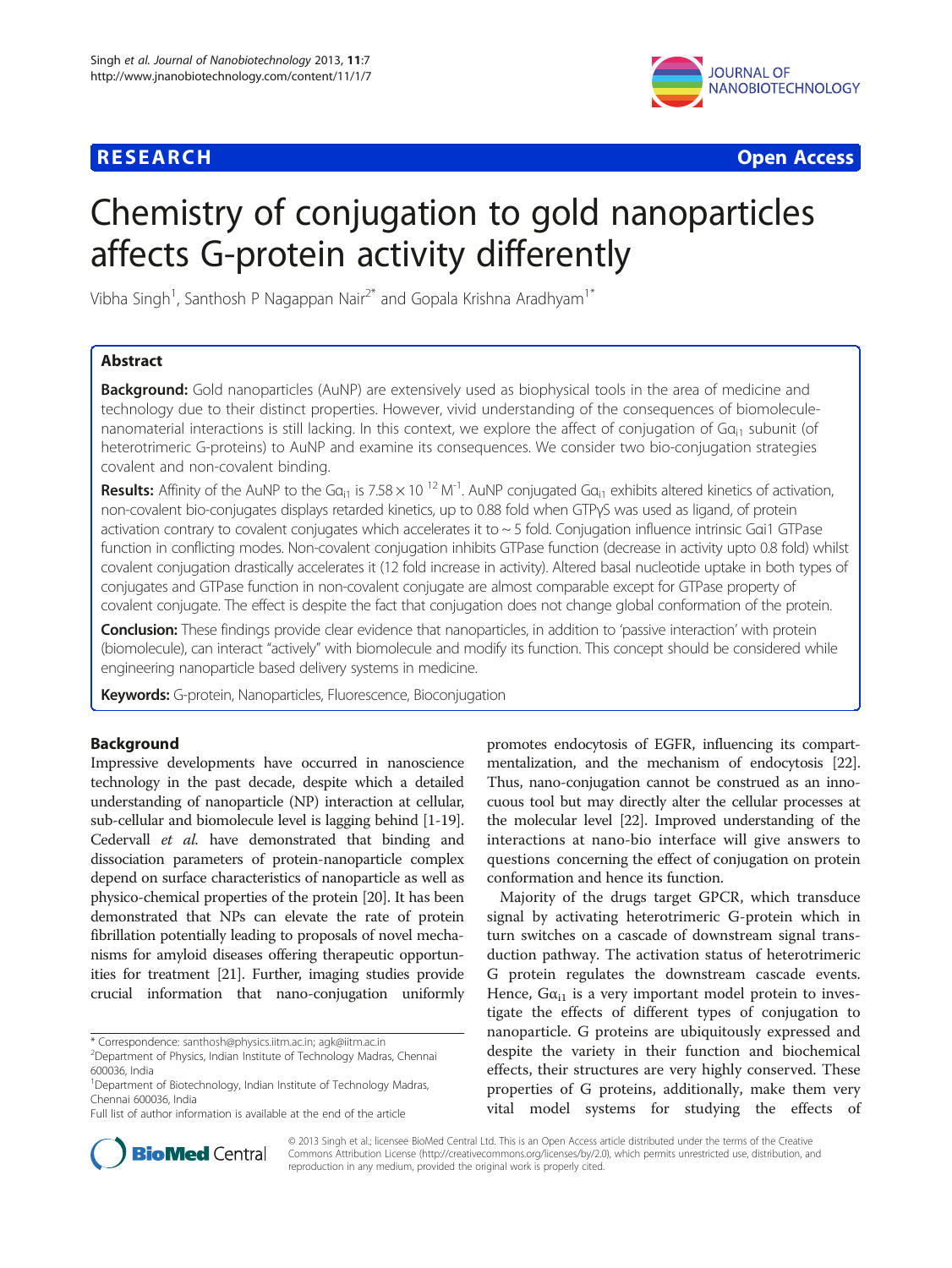nanoparticles; an area that is fast gaining importance in biology and medicine.

In the present study, we investigate the effect of the different conjugation strategies on the conformation and function of G proteins. A comparative study is presented, between non-covalently and covalently bound  $AuNP-Ga_{i1}$ conjugates. In the non- covalent conjugate, the rate of basal nucleotide uptake was retarded in a concentration dependent manner of AuNP, whereas in the covalent conjugate, the rate was accelerated. Both types of conjugation influenced the intrinsic  $G\alpha_{i1}$  GTPase function affecting the kinetics of GTP hydrolysis in opposite modes. Noncovalent conjugation showed inhibitory effect on GTPase function whilst covalent conjugation dramatically accelerated it. We propose that the mode of interaction with nanoparticles modulate the function of the protein in the conjugate, which may alter related cellular physiological pathways. These findings provide strong evidence that nanoparticles can interact "actively" with biomolecules and modify their function.

#### Results

#### Bio-conjugation exploiting two different approaches

In this study two linkage strategies have been used for the conjugation of AuNPs to  $Ga_{i1}$ . Dihydrolipoic acid (DHLA) capped AuNPs of hydrodynamic diameter  $\sim$ 6 nm was used in the entire study. Interaction studies were performed in a buffer at pH 8.0 with low ionic strength (10 mM NaCl), since conjugates exhibited a tendency to aggregate at higher ionic strength [\[23\]](#page-8-0).

- (i) N-terminal covalent conjugation using EDC chemistry: Site specific conjugation was achieved by forming a peptide bond between N-terminal primary amine of the protein and carboxylic acid groups of negatively charged AuNP utilizing 1-Ethyl-3-[3 dimethylaminopropyl] carbodiimide, EDC, chemistry. Retardation of AuNP's electrophoretic mobility on agarose gel confirmed conjugation (Additional file [1](#page-7-0): Figure S1A). Negative control (AuNP in presence of EDC without protein) also exhibited negligibly small amount of retardation in mobility due to the formation of O-acylisourea intermediate between AuNP and EDC. Changes in mobility of Au: $Ga_{i1}$ complex depends on the concentration of EDC used.
- (ii)Non-covalent conjugation: In non-covalent conjugation AuNP capping ligand plays an important role in the bio-conjugate. In the present study, AuNP is capped with DHLA which gives an overall negative charge on its surface. The protein may interact with AuNP in a number of orientations, or many AuNP's could be attached to a given molecule of protein. Non-covalently bound protein-NP complex was also retarded in electrophoretic mobility, compared to

AuNP itself (Additional file [1](#page-7-0): Figure S1B), confirming their conjugation. To explore further, whether the conjugation was cysteine mediated,  $G\alpha_{i1}$  sulfhydryl groups were modified using Iodoacetamide. Conjugation to AuNP was observed even with cysteine modified  $G\alpha_{i1}$  $G\alpha_{i1}$  $G\alpha_{i1}$  (Additional file 1: Figure S1B), as evidenced by retardation in its electrophoretic mobility. Mobility of  $Ga_{i1}$ -AuNP and cysteine-modified- $Ga_{i1}$ -AuNP were similar, ruling out cysteine mediated interaction between AuNP and  $Ga_{i1}$ . To further demonstrate that non-specifically conjugated  $Ga_{i1}$  has free sulphydryl groups, N-(3-pyrene) maleimide (NPM) was used to check formation of fluorescent adducts with free thiol groups (Additional file [2](#page-7-0): S2). Cysteinemodified  $Ga_{i1}$ -AuNP, upon treatment with NPM displayed fluorescence spectrum with peaks at 377 nm, 397 nm and 418 nm similar to  $Ga_{i1}$ -NPM adduct, though, with a lesser intensity. These results confirm the presence of free sulphydryl groups of  $Ga_{i1}$  even after non specific conjugation with AuNPs.

#### Quenching of Ga<sub>i1</sub> Tryptophan fluorescence by AuNP

Tryptophan fluorescence of  $Ga_{i1}$  was quenched by AuNP in a dose-dependent (0.1-0.5 nM) manner (Figure 1).



Figure 1 Effect of AuNP on steady state Tryptophan fluorescence from  $Ga_{i1}$  in inactive state. In order to monitor the effect of non-covalent interaction of AuNP and Gαi1, intrinsic tryptophan steady state fluorescence was monitored. A final concentration of 400 nM Ga<sub>i1</sub> in 5 mM Hepes-Na (pH 8.0), 10 mM NaCl, 0.5 mM MgCl<sub>2</sub>, 1  $\mu$ M GDP was used to monitor the spectrum in all the experiments. The solid line represents 0 nM AuNP; dotted line represents 0.05 nM AuNP; dashed line represents 0.1 nM AuNP; dash-dot-dash line represents 0.2 nM AuNP; dash-dot-dot line represents 0.3 nM AuNP; Short dash-short dash line represents 0.4 nM AuNP; short dash-long dash line represents 0.5 nM AuNP. Inset displays the double-logarimithic plot of the quenching of Gαi1 tryptophan fluorescence related to addition of AuNP. Spectra are representative and experiments were repeated several times. All the spectra were recorded at 25°C.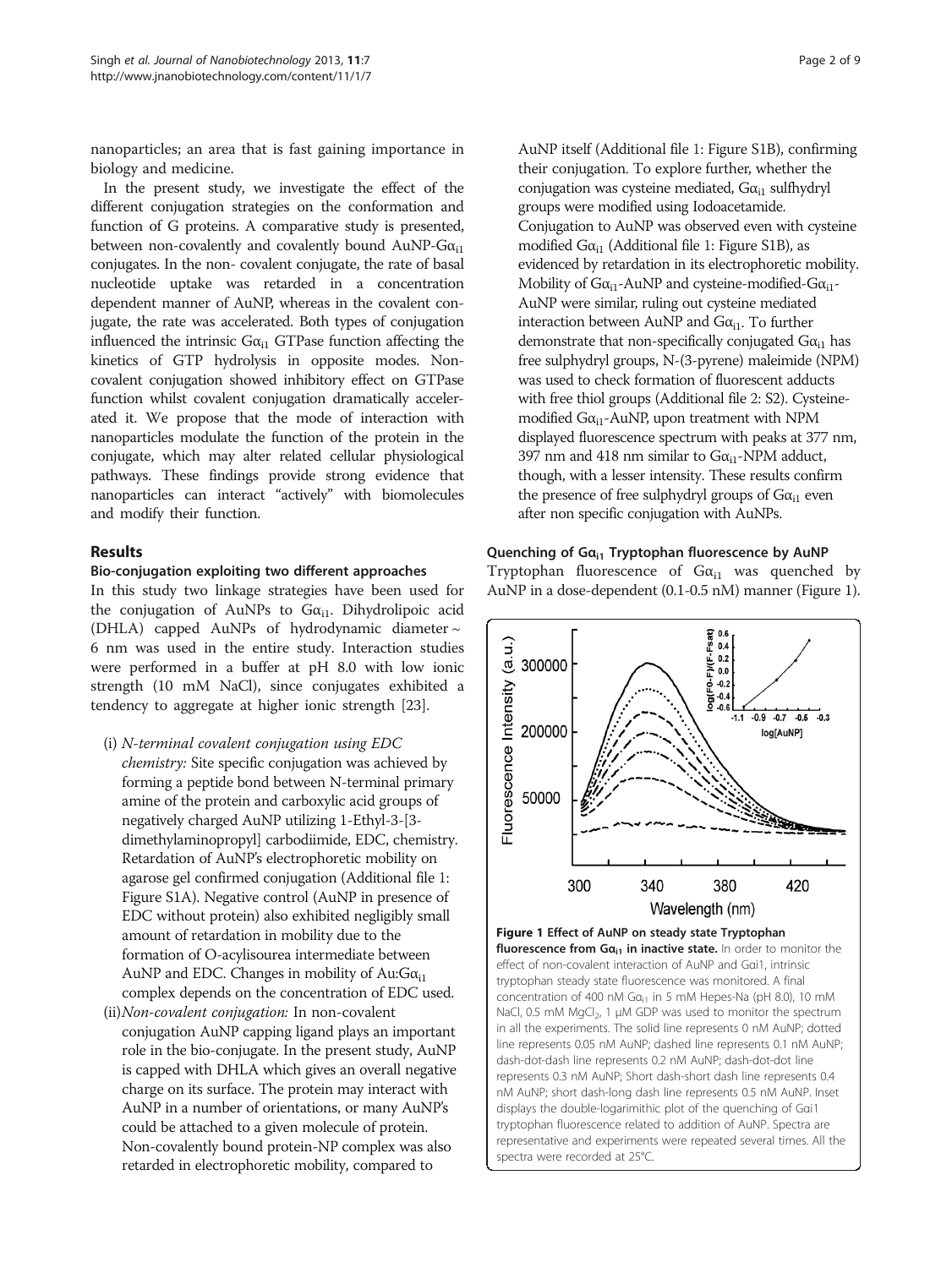No shift was observed in the  $\lambda_{\text{max,em}}$  of tryptophan G $\alpha_{i1}$ -AuNP conjugate formation, indicating that the polarity of tryptophan environment, and hence the overall protein structure did not change upon conjugation. The binding constant  $(K_b)$  and the numbers of binding sites (n) between AuNPs and  $Ga_{i1}$  were determined using the method described by Tedesco et al., [\[24\]](#page-8-0) as  $7.58 \times 10^{-12}$  M<sup>-1</sup> and 1.2 respectively, from the fluorescence spectral titration.

#### Rate of activation is differentially affected by the nature of conjugation

Fluoroaluminates activate  $Ga_{i1}$ -GDP by mimicking the γphosphate of GTP in its binding site. Time dependent fluorescence changes from  $Ga_{i1}$  upon activation by  $AlF_4$ binding was monitored for non-covalent and covalent AuNP conjugated  $Ga_{i1}$  and activation rates were calculated.

(i) Non-covalent conjugation: Attenuation in the rate of activation accompanied with decrease in values of maximum plateau in fluorescence by  $\mathbf{AIF}_{4}$  were observed with to non-covalent complex of Au: $Ga_{i1(GDP)}$ . The effect was AuNP concentration dependent, with total loss of activity at 0.4 nM AuNP for 200 nM  $Ga_{i1}$  (Figure 2A, Table [1\)](#page-3-0).

(ii) Covalent conjugation: Conversely, covalent conjugation at the N-termini of the protein caused enhancement in the rate of  $AIF<sup>4-</sup>$  mediated activation, 3.2 fold in comparison to unconjugated protein (Figure 2B, Table [1](#page-3-0)).

Both non-covalently and covalently bound AuNP did not perturb the characteristic feature of  $Ga_{i1}$  to bind GDP nucleotide and its behaviour to undergo activationdependent changes induced by transition state mimetic, AlF<sub>4</sub>. Non-covalent and covalent conjugation, modulated kinetics of  $\text{AIF}_{4}$  induced activation of  $\text{G}\alpha_{i1}$  in contrasting manner. The rate of activation by AlF<sub>4</sub> is much faster in case of covalently conjugated protein and the peak fluorescence of active protein was comparable with respect to unconjugated protein (Figure 2).

### Conjugation does not affect the secondary structure of the protein

Far-UV Circular Dichroism (CD) spectra were recorded to monitor secondary structural features of the protein. Noncovalent or covalent conjugation with AuNP did not cause changes in secondary structure of the protein suggesting the global structure of complex of Au: $Ga_{i1(GDP)}$  to be intact (Additional file [3:](#page-7-0) Figure S3). These findings clearly indicate that the conjugation of AuNP changes the activity of  $Ga_{i1}$ without affecting the conformation of the protein.

#### Mode of interaction between  $Ga_{i1}$  and AuNP alter the kinetics of basal GTPγS binding

Next, we investigated whether functionalization of  $Ga_{i1}$ with AuNP affects the basal nucleotide exchange rate, the

 $\Omega$ 100 200 300 400 500 600 Time (sec) Figure 2 Time course  $AlF^{4-}$  mediated G $a_{i1}$  activation of bioconjugated AuNP- Ga<sub>i1</sub>. (A) Demonstrates effect of noncovalent interaction of AuNP-  $Ga_{i1}$  on rate of AlF<sup>4-</sup> binding to  $Ga_{i1}$ -GDP. Solid line represents 0 nM AuNP (only protein); Short dashshort dash line represents 0.1 nM AuNP; dotted line represents 0.5 nM AuNP; dashed line represents 0.75 nM AuNP; dash-dot-dot line represents 1 nM AuNP. (B) Demonstrates effect of N-terminal covalent conjugation of Gα<sub>i1</sub> to AuNP via EDC reaction on AlF<sup>4-</sup> binding to AuNP- Ga<sub>i1</sub>-GDP. The solid line represents Ga<sub>i1</sub> without any conjugation (control); the dash-dot-dot line represents conjugated AuNP- Ga<sub>i1</sub>. For all the time course fluorescence measurement final concentration of 200 nM of Ga<sub>i1</sub> (conjugated and purified 200 nM AuNP-  $Ga_{i1}$  in case of covalent conjugation) was taken in a quartz cuvette containing 5 mM Hepes-Na (pH 8.0), 10 mM NaCl, 0.5 mM MgCl<sub>2</sub>, 1 μM GDP. In case of experiments performed in panel A, appropriate amounts of AuNP-DHLA (in 5 mM Hepes-Na (pH 8.0)) were mixed with protein and incubated for 10 minutes. Tryptophan emission at 340 nm was monitored by exciting the sample at 295 nm with continuous stirring. 2 mM NaF and subsequently followed by 20 μM AlCl<sub>3</sub> was added to the reaction and relative fluorescence was monitored as a function of time. All the measurements were performed at 25°C. Non-covalently conjugated AuNP- G $a_{i1}$  displayed deaccelerated rates of basal AlF<sup>4</sup> binding to  $Ga_{i1}$ -GDP. Non covalent conjugates decreased AlF<sup>4-</sup> binding upto 0.08 fold. On the contrary N-terminal covalent conjugation caused 3.2 fold increase in rate of  $AIF<sup>4</sup>$  binding. The Plateau fluorescence intensity of covalently conjugated AuNP- Ga<sub>i1</sub> was comparable to only Gαi1, whereas non-covalent conjugation displayed decrease in plateau fluorescence in a concentration dependent manner.

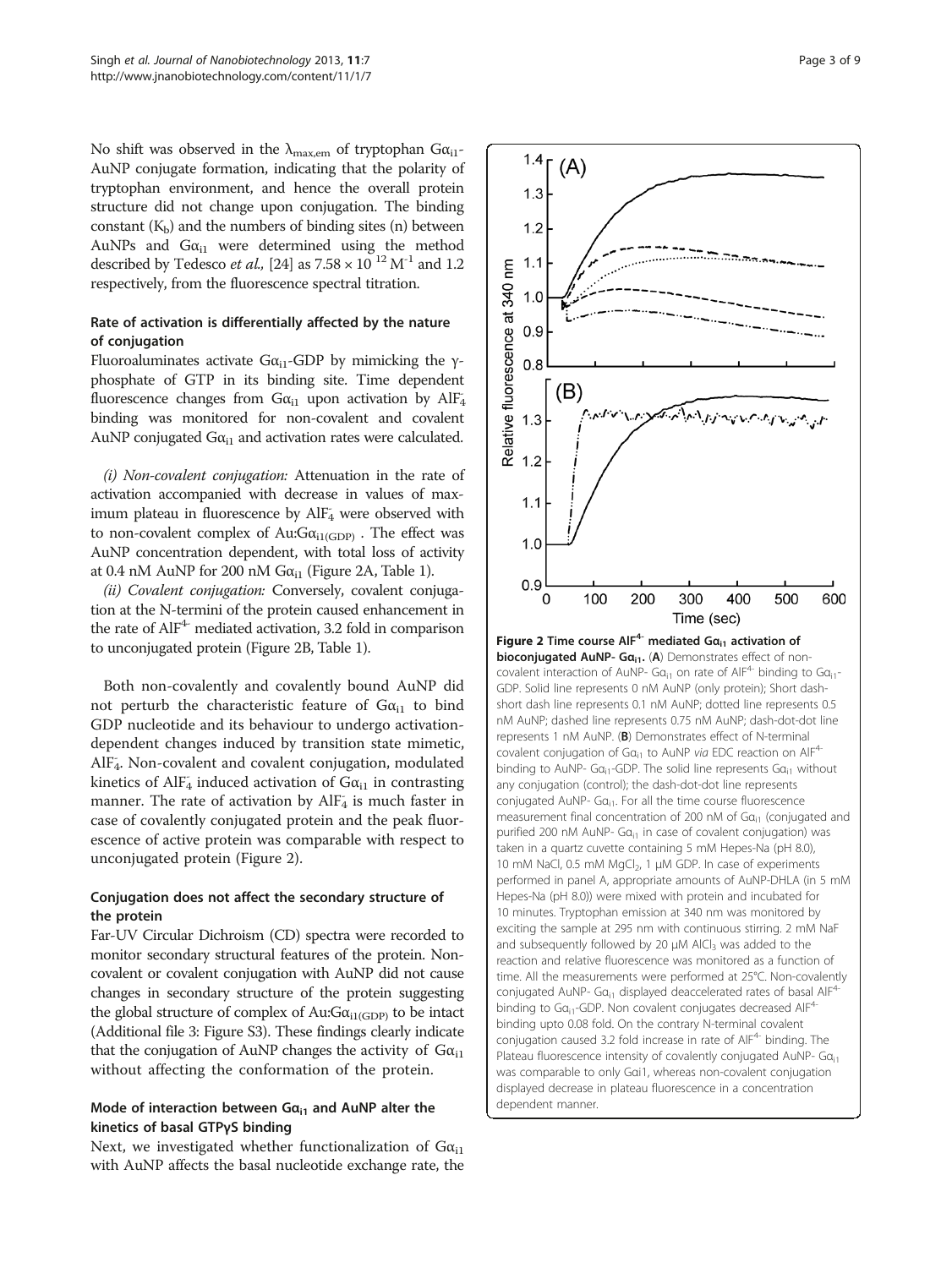<span id="page-3-0"></span>Table 1 Effect of AuNP on basal rate constants of Gαi1-AlF4- binding

| $k_{app}$ (sec <sup>-1</sup> ) | Fold change |
|--------------------------------|-------------|
| 274                            | -           |
| 2.34                           | 0.85        |
| 1.12                           | 0.43        |
| 0.004                          | 0.17        |
| 0.003                          | 0.08        |
| 8.8                            | 32          |
|                                |             |

in vivo activity of the protein. Nucleotide exchange (GDP to GTP $yS$ ) by G $\alpha_{i1}$ , upon covalent and non-covalent conjugation of AuNP, was monitored by measuring the enhancement in intrinsic Trp fluorescence. Changes in fluorescence were monitored as a function of time after addition of GTPγS (Figure 3, Table 2). Non-covalent conjugation led to a drop in the basal rate of GTPγS uptake, while covalent conjugation caused an increase of ~ 5 fold in the rate of GTPγS uptake. Rate of GTPγS uptake by both types of AuNP: $Ga_{i1(GDP)}$  complexes corroborated GDP/AlF<sub>4</sub> activation data. Both results provide evidence for dependence of functional behaviour of conjugates on the nature of interaction between AuNP and  $G\alpha_{i1}$ , as the conjugates preserved the native conformation confirmed by far UV CD analysis.

#### AuNP conjugation modulates  $Ga_{i1}$  intrinsic GTPase activity

We used an extrinsic fluorescent probe, N' – Methylan thraniloyl (mant)-GTP (mGTP) in order to quantitatively study effect of AuNP conjugation on binding and release of nucleotide (GTP/GDP) and monitor  $G\alpha_{i1}$  activation. Fluorescence resonance energy transfer (FRET) was monitored as a function of time by exciting the intrinsic tryptophan fluorescence at 295 nm and measuring the mGTP fluorescence at 448 nm. 200 nM  $Ga_{i1}$  was titrated with several concentration of mGTP (100 nM to 800 nM). mGTP fluorescence increased upon addition to  $Ga_{i1}$  and then decayed at a slower rate, confirming mGTP hydrolysis to mGDP. Further, addition of 10 μM GTPγS decreased the mGDP fluoresecence rapidly. To obtain the corrected mGTP uptake and hydrolysis, fluorescence remaining after GTPγS addition was subtracted.

Non-covalent conjugation of  $Ga_{i1}$  with AuNP retarded the basal exchange rate of mGTP to protein bound GDP, up to 0.4 fold, in a concentration dependent manner of AuNP (Figure [4A](#page-4-0), Table [3\)](#page-4-0) Altered  $G\alpha_{i1}$ -NP basal nucleotide uptake convincingly demonstrates AuNP influence of the mode of binding. Further, to investigate the effect of AuNP conjugation on  $Ga_{i1}$  GTPase function mGTP hydrolysis kinetics was monitored. Significant decrease in mGTP hydrolysis rate (Figure [5](#page-5-0)A) was observed (Table [4](#page-5-0)), suggesting the non-covalent binding with AuNP has an



inhibiting effect on intrinsic GTPase property of  $Ga_{i1}$ . Covalent conjugation of  $G\alpha_{i1}$  with AuNP resulted in 12 fold increase in GTPase activity (Figure [4](#page-4-0)B). This indicates that covalent conjugation of AuNP to  $Ga_{i1}$  has an accelerating effect on intrinsic GTPase function of  $G\alpha_{i1}$ .

GTPγS uptake (fold decrease in apparent rates upto 0.8). N-terminal covalent conjugation displayed ~ 5 fold fast basal GTPγS uptake.

Table 2 Effect of AuNP conjugation on Gα<sub>i1</sub> basal GTPγS uptake

| $-1$                                          |                                |             |  |
|-----------------------------------------------|--------------------------------|-------------|--|
| Non-Covalent AuNP- Ga <sub>i1</sub> [AuNP] nM | $k_{app}$ (sec <sup>-1</sup> ) | Fold change |  |
|                                               | 04                             |             |  |
| 0.1                                           | 0.30                           | 0.75        |  |
| 02                                            | 0.35                           | 0.87        |  |
| Covalent AuNP- Ga <sub>i1</sub>               | 1 Q                            | 475         |  |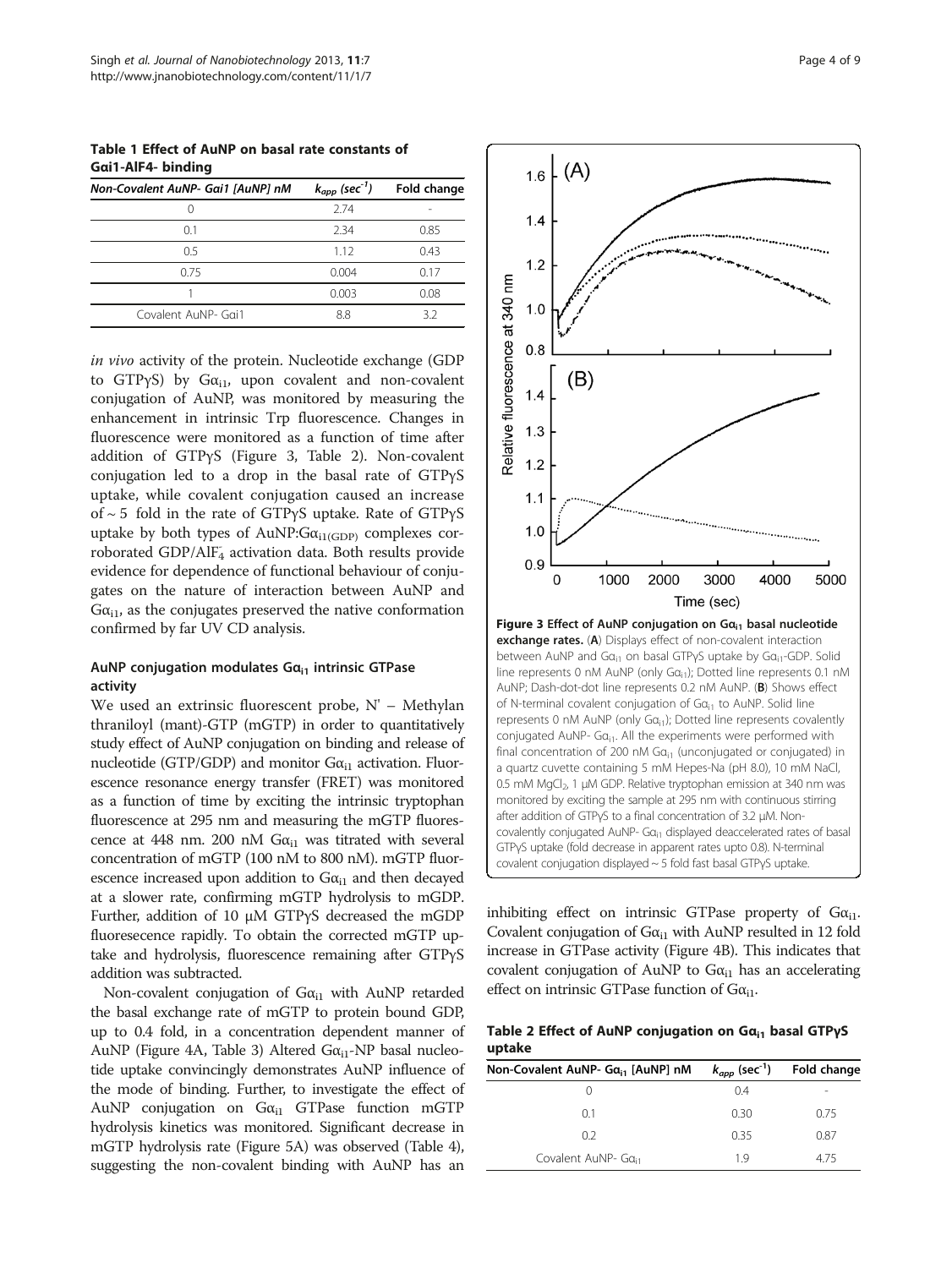<span id="page-4-0"></span>

#### **Discussion**

In the present study, we address the dependence on the chemistry of conjugation towards alteration in the kinetics of activation of  $Ga_{i1}$ . There have been contradicting observations regarding the benefit of using a nanoparticle in

Table 3 Effect of AuNP conjugation on  $Ga_{i1}$  basal mGTP uptake

| Non-Covalent AuNP- Ga <sub>i1</sub> [AuNP] nM | $k_{app}$ (sec <sup>-1</sup> ) | Fold change |
|-----------------------------------------------|--------------------------------|-------------|
| $\left( \right)$                              | 76                             |             |
| 0.1                                           | 75                             | 0.98        |
| 0.2                                           | 6.0                            | 0.80        |
| 03                                            | 4.0                            | 0.53        |
| 0.4                                           | 33                             | N 44        |
|                                               |                                |             |

medicine and biochemistry [\[25-27\]](#page-8-0). In our view, understanding the physico-chemical basis of how an engineered nanoparticle modulates biological processes requires the study of nanoparticle-biomolecule binding and its effects on biomolecule functionality. Recent studies have emphasized that properties like size, shape, surface modification, and charge of nanoparticles can profoundly affect the interaction between NPs and biomolecules.

Guanine nucleotide binding proteins (G-protein) play a vital role in the physiology of a cell. Structure-function relationship of both, the monomeric and the heterotrimeric G proteins are well understood, their crystal structures helping elucidate their mode of action and the biochemical function. Heterotrimeric G-proteins are activated by agonist-stimulated G Protein-Coupled Receptors (GPCRs) that catalyze the exchange of GTP for GDP on G protein α-subunits and relay extracellular signal to intracellular signalling pathways [\[28\]](#page-8-0). We chose to use G proteins as model proteins to better understand the effect of AuNP binding to proteins and the biological effect they elucidate.

Here, we exploit two modes of conjugation between  $Ga_{i1}$ and AuNP, covalent and non-covalent. Effect of AuNP conjugation to  $Ga_{i1}$  was examined by monitoring steady-state Trp-fluorescence from the protein. AuNP interacts with  $G\alpha_{i1}$  with a binding constant (K<sub>b</sub>) of 7.58 × 10<sup>-12</sup> M<sup>-1</sup>. Strong tryptophan fluorescence quenching of  $Ga_{i1}$  was observed with increasing concentration of AuNP. Fluorescence quenching could be explained by efficient energy transfer between AuNP and  $Ga_{i1}$  tryptophan residues. No shift in emission wavelength was noticed, suggesting no change in polarity around tryptophan residues on addition of AuNPs.

Cysteine modifications did not alter the AuNP conjugation and, vice versa, conjugation did not lead to the unavailability of the thiol groups of cysteine for the modifying reagents, therefore leading us to conclude that the 10 cysteine residues (of  $Ga_{i1}$ ) do not interact with AuNP via thiol-Au linkage chemistry. Our finding is in agreement with a previous study which demonstrates that cysteine residue at the end of a C-terminus of protein was much more reactive toward a gold cluster than a cysteine residue introduced in middle region of protein [\[29\]](#page-8-0). This study concludes that non-specific AuNP interaction is not protein-sulphydryl mediated even though cysteine residues are present on  $G\alpha_{i1}$  surface.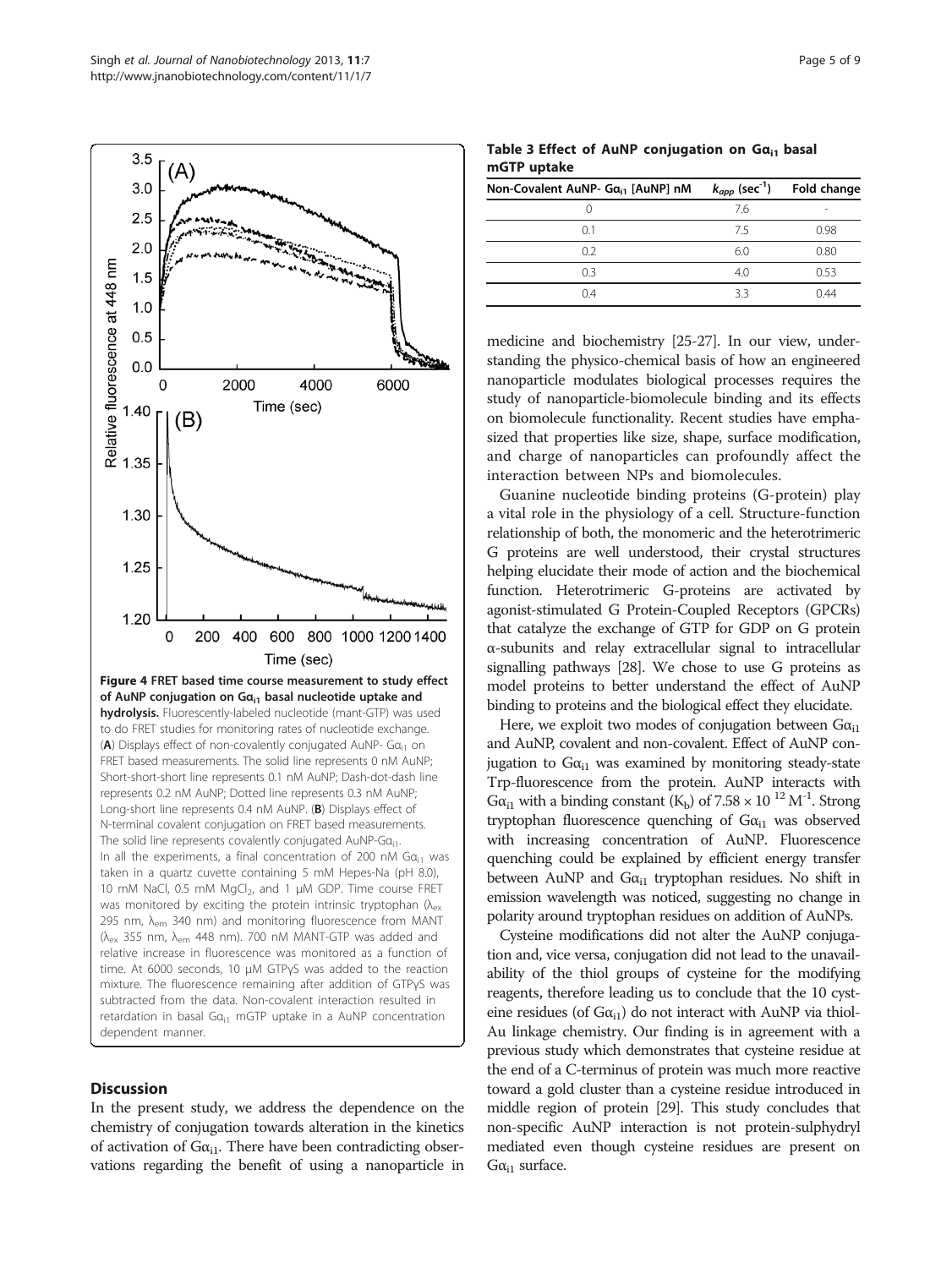$(A)$ 

1.00

<span id="page-5-0"></span>

A number of studies have shown that nanoparticle protein conjugates undergo conformational changes and result in unfolding of protein [[30-32\]](#page-8-0). For biochemical applications of NP-protein conjugates, it is crucial that labelling does not modify the protein structure. Interestingly, both types of conjugates of  $Ga_{i1}$  retain their secondary structure as evident from far UV-CD spectra profile for  $Ga_{i1}$  and the conjugates (Additional file [3](#page-7-0): Figure S3).

We next investigated whether the bioconjugated  $Ga_{i1}$ was functional and active. We report here functional activity of both the covalent and non-covalent AuNP conjugated  $Ga_{i1}$ . Time dependent fluorescence measurement using intrinsic tryptophan and extrinsic MANT moiety

| Table 4 Effect of AuNP conjugation on $Ga_{i1}$ GTPase activity |
|-----------------------------------------------------------------|
|                                                                 |

| Non-Covalent AuNP- Ga <sub>i1</sub> [AuNP] nM | $k_{app}$ (sec <sup>-1</sup> ) | Fold change |
|-----------------------------------------------|--------------------------------|-------------|
|                                               | 0.46                           |             |
| 0.1                                           | 0.43                           | 0.934       |
| 0.2                                           | 0.40                           | 0.869       |
| 0.3                                           | 0.40                           | 0.869       |
| 0.4                                           | 0.37                           | 0.804       |
| Covalent AuNP- Ga <sub>i1</sub>               | 4.5                            | 12.16       |

fluorescence with hydrolyzable and non-hydrolyzable nucleotides were assayed. Detailed kinetics based functional studies for both non-covalent and covalent AuNP- $Ga_{i1}$ conjugates have provided important insights: (i) reduced rate of activation by  $AIF^{4-}$ ,  $GTP\gamma S$  and mant-GTP were observed as a consequence of non-covalent interaction of AuNP. (ii) N-terminal covalent probing led to enhanced rate of nucleotide uptake "activity" of  $Ga_{i1}$ .

To further probe the influence of AuNP conjugation on intrinsic  $G\alpha_{i1}$  GTPase function, kinetics of bound GTP hydrolysis was examined. As demonstrated in Figure 5A, non-covalent conjugation does not affect the GTPase function while covalent conjugation dramatically accelerated it. From our studies, it may be hypothesized that the functional property of conjugated protein are governed by the contribution of type of molecular interaction, between the nanomaterial and biomolecule (Figure 6). This has strong implication that nanoparticles can impair the cell function when it enters into biological fluid depending on the extent and format of presentation of the signalling protein to the nanoparticles. Thus, these finding presented here need



conjugation on Gai1 function. Group (A) displays fold change by covalent conjugate for binding of  $AIF^{4-}$  (A-1), uptake of GTPyS (A-2), GTP hydrolysis (A-3) (B) corresponds to unconjugated G $a_{i1}$ . Group (C) displays fold change by non-covalent conjugate for binding of AlF4- (C-1), uptake of GTPγS (C-2), GTP hydrolysis (C-3).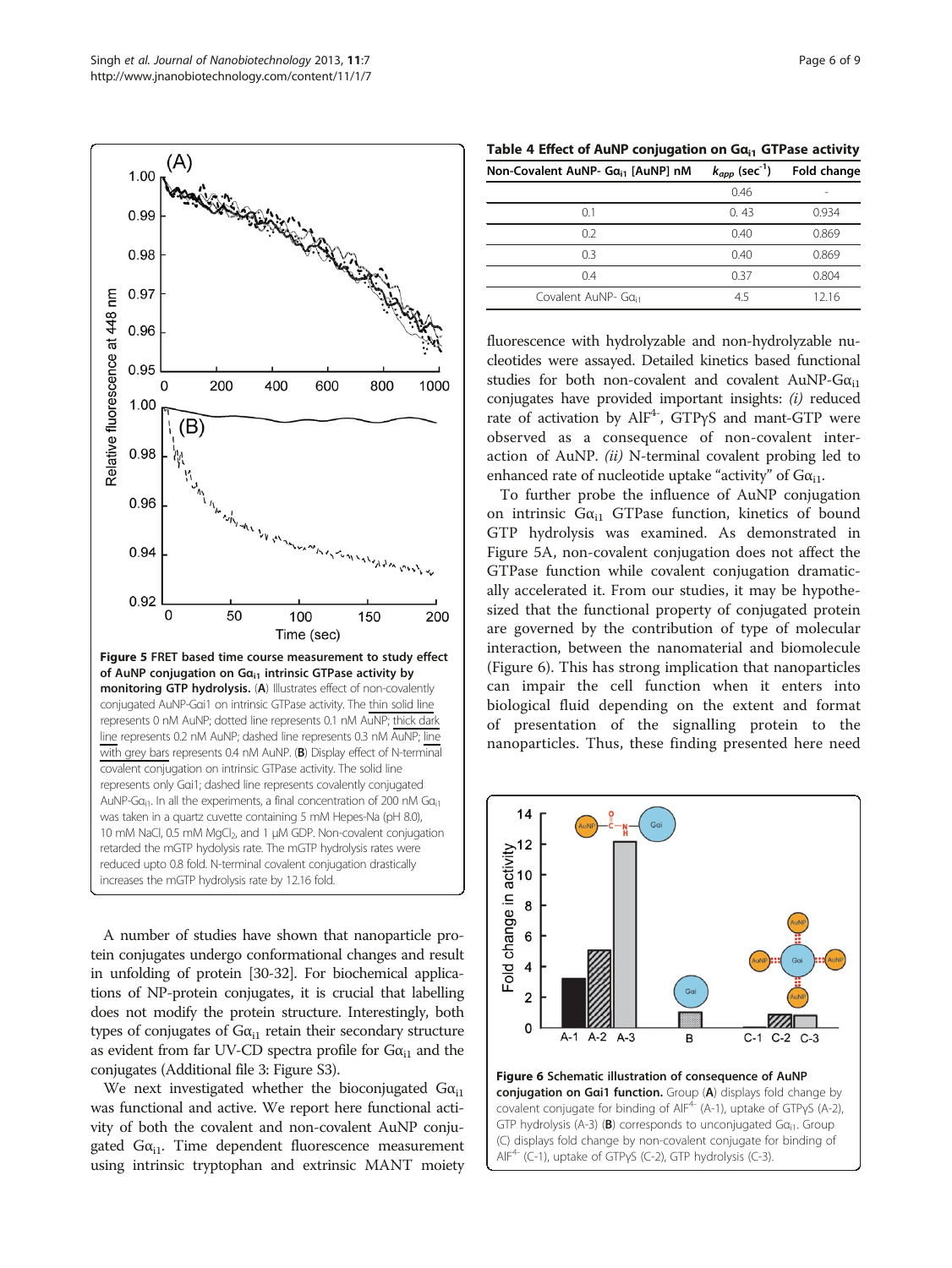to be considered carefully before using engineered nanoparticles for medical application.

#### Conclusion

In summary, we here report two different bioconjugation strategies, non-covalent and covalent attachment, of  $Ga_{i1}$  to 6 nm DHLA capped AuNP. No effect of change in protein conformation was observed despite the presence of negatively charged capping ligand, DHLA. Non-covalent bioconjugation caused decrease in "activity" of  $Ga_{i1}$  in terms of decelerated rate of nucleotide exchange and inhibited GTPase activity. N-terminal covalent probing of AuNP modulate the *active state* of  $G\alpha_{i1}$  state, as displayed by enhanced rate of nucleotide exchange and stimulated GTPase function. These results (extraordinary increase in the  $G\alpha_{i1}$  GTPase property) have ramification in understanding the probable molecular basis of gold to cure many diseases when used either in powder form (in ayurvedic treatment) or as colloidal gold in modern medicine (e.g., in arthritis).

### Methods

#### **Materials**

All the chemicals used were purchased from Sigma-Aldrich, USA.

#### Synthesis of Gold nanoparticles (AuNPs)

The synthesis protocol of 6 nm gold nanoparticles is adopted from Nikhil and Xiaogang (2003) for a singlephase reaction (Additional file [4:](#page-7-0) S4) [[33](#page-8-0)].

#### Size and optical characterization of AuNP

Transmission electron microscopy was used to visualise the shape and to determine size distribution of AuNPs (Additional file [5:](#page-7-0) Figure S5). TEM images were obtained using JEOL 3010, operating at 300 kV accelerating voltage. The average size distribution was determined by using the image analysis software, Image J. The UV–vis absorption spectra were recorded on a Jasco V-660 UV–vis spectrometer at room temperature with 1 cm path length cuvette. Spectra were obtained with a band width of 1.0 nm and a scan rate of 40 nm/minutes (Additional file [6:](#page-7-0) Figure S6). Toluene was used as reference.

#### Expression and purification of  $Ga_{i1}$  protein

The DNA fragment containing the WT rat  $Ga_{i1}$  subunit, cloned into the pET28b expression vector was used to transform BL21 (DE3) cells to express an N-terminal hexa-His-tag-WTGαi1 protein in the presence of kanamycin (100 μg/mL) and purified (Additional file [7:](#page-7-0) S7). The eluted protein fractions with the maximum protein content were estimated by Lowry's method [\[34](#page-8-0)] and purity checked by SDS-PAGE. The average yield for WT  $Ga_{i1}$ was 10 mg/L of culture.

# Bioconjugation

(i) Non covalent conjugation: 100 <sup>μ</sup>L, 0.2 <sup>μ</sup>M purified AuNP-DHLA (in 5 mM Hepes-Na, pH 8.0) was incubated with 100 μL, 200 μM  $Gα<sub>i1</sub>$  at room temperature for 20 minutes. Unconjugated protein and free AuNP were removed by centrifugation (12000 rpm, 20 minutes 4°C) (Additional file [1](#page-7-0): Figure S1A).

(ii) Covalent bioconjugation: 1-Ethyl-3-[3-dimethylamino propyl] carbodiimide (EDC) was used as a cross linking agent between carboxyl groups of AuNP and primany amines of  $Ga_{i1}$ . For linkage, 100 μL 3 mM EDC (prepared in double distilled water) was added to 100 μL 0.2 μM AuNP and mixed. 100  $\mu$ L, 200  $\mu$ M G $\alpha_{i1}$  was added to the mixture containing AuNP and EDC and incubated for 15 minutes at room temperature. Unbound protein and AuNP were removed by centrifugation (15 min, 14000 rpm). Gel electrophoresis was used to confirm conjugation (Additional file [1:](#page-7-0) Figure S1A).

#### Fluorescence spectroscopy

#### Steady state fluoresecence

Steady state intrinsic tryptophan fluorescence of  $Ga_{i1}$  in inactive form was recorded on HORIBA Jobin Yvon fluorolog spectrometer with excitation light of 295 nm (excitatoin and emission slit width of 5 nm) at 25°C. In a 3 mL quartz cuvette, 400 nM  $Ga_{i1}$  [in 5 mM Hepes-Na (pH 8.0), 10 mM NaCl, 0.5 mM  $MgCl<sub>2</sub>$  and 1 µM GDP] was taken and titrated with AuNPs. In all cases blank spectra (buffer containing only AuNP) were subtracted from the protein spectra.

#### Fluorescence-based kinetic assays

Time-based fluorescence activity measurements were performed on a Jasco FP-6500 Spectrofluorometer at 25°C. In a 3 mL cuvette, 400 nM  $Ga_{i1}$  [in 5 mM Hepes (pH 8.0), 10 mM NaCl, 0.5 mM  $MgCl<sub>2</sub>$  and 1 μM GDP] was taken. 16 μM GTPγS was added to the protein and the relative increase in intrinsic fluorescence ( $\lambda$ ex = 295 nm,  $\lambda$ em = 340 nm) was measured as a function of time. Similar measurments were performed for AuNP conjugated  $Ga_{i1}$ . GTP $\gamma S$ exchange rates were determined as described elsewhere [[35](#page-8-0)]. FRET was monitored by exciting the intrinsic Trp fluorescence at 295 nm and measuring the mant-GTP fluorescence at 448 nm. In all cases, blank spectra containing buffer alone were subtracted from the final spectra.

#### Circular dichroism (CD) spectroscopy

CD measurements were made on a JASCO model J-715 spectropolarimeter. Far-UV-CD spectra were recorded in 1 cm path length cuvette from 200 to 260 nm; each spectrum was the average of 5 scans. Spectra were recorded with the final protein concentration of 100 μg/mL.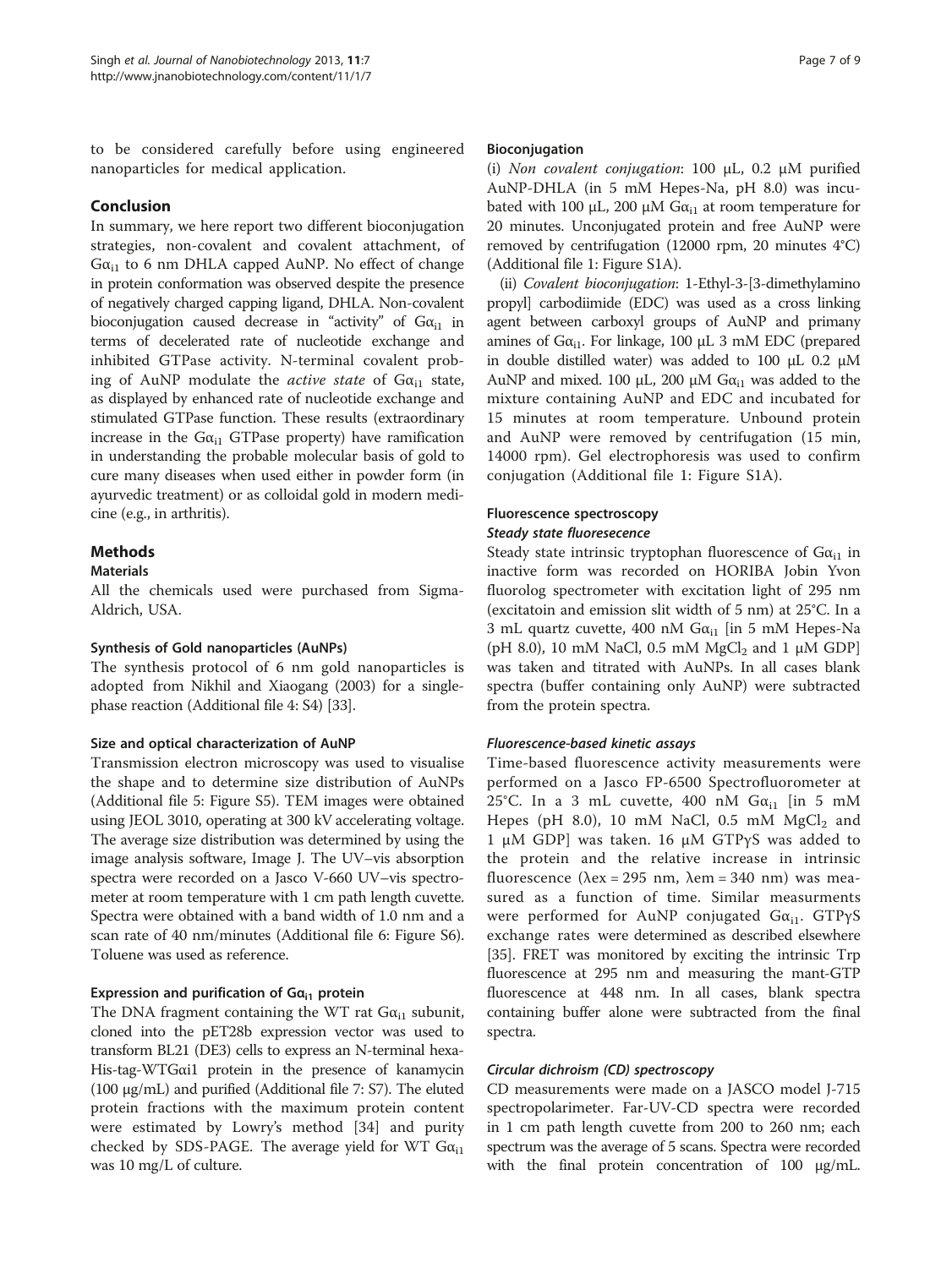<span id="page-7-0"></span>Appropriate buffer spectra were recorded and subtracted from the protein spectra.

#### Data analysis

The apparent rate constants (kapp) reported (Table [1, 2,](#page-3-0) [3](#page-4-0)) is the mean of several independent experiments and represent  $kapp \times 10^{-3}$  sec<sup>-1</sup>. Initial 1000 (for non-covalent conjugation) and 200 (covalent conjugation) data points were used to calculate the apparent rate constants reported. In Table [4,](#page-5-0) the apparent rate constants (kapp) reported is the mean of several independent experiments and represents  $\kappa$ app x-10<sup>-4</sup> sec<sup>-1</sup>. The -fold change in the rate of the AuNP-  $G\alpha_{i1}$  to that of  $G\alpha_{i1}$  is calculated as *kapp* (AuNP-  $G\alpha_{i1}$ )/kapp( $G\alpha_{i1}$ ).

# Additional files

[Additional file 1: Figure S1.](http://www.biomedcentral.com/content/supplementary/1477-3155-11-7-S1.doc) (A) Bioconjugation of AuNP-DHLA to Gαi1 via EDC resulting in a covalent linkage. Agarose gel (2%) of gold nanoparticles with and without proteins attached to them. Lane1: AuNP (control), Lane (2):  $AuNP + EDC$  (negative control), Lane (3), (4), (5): covalently conjugated AuNP- Gαi1 with 100, 200, 300 μM Gαi1 respectively. Retardation in electrophoretic mobility in lanes (3), (4) and (5) is attributed to formation of bioconjugates. AuNP in presence of EDC (Lane 2) also showed little retardation in mobility even when no protein was present. This could be explained by formation of O-acylisourea intermediates formed between AuNP and EDC. (B) Bioconjugation of AuNP-DHLA to Gαi1 via non-covalent interaction. Lane (1): AuNP (control), Lane (2): AuNP- Gαi1 (electrostatic interaction), Lane (3): AuNP- Gαi1 where Gαi1 Cysteines were modified by Iodoacetamide before conjugation. Retardation in electromobility in lanes (2) and (3) confirms bioconjugation. No difference in mobility in lanes (2) and (3) rules out thiol-AuNP interaction.

[Additional file 2: S2.](http://www.biomedcentral.com/content/supplementary/1477-3155-11-7-S2.doc) Cysteine modification: lodoacetamide was used to derivatize cysteines in Gαi1. 50 μL, 100 μM Gαi1 was incubated with 10 μL, 100 mM Iodoacetamide (in 5 mM Hepes-Na, pH 8.0) for 15 minutes at 25°C. Complete cysteine alkylation was monitored by 5,5'-dithiobis-(2-nitrobenzoic acid) [DTNB] assay. Standard plot was obtained using Gαi1 from 1-10 μM. To check for free cysteine groups in AuNP conjugated Gαi1 fluorescence adducts were formed with N-(3-pyrene) maleimide and emission spectra was recorded with Excitation light of 345 nm.

[Additional file 3: Figure S3.](http://www.biomedcentral.com/content/supplementary/1477-3155-11-7-S3.doc) Far UV Circular Dichroism (CD) spectra of AuNP- Gαi1 conjugates. (A) Displays far-UV CD spectra of non-covalently conjugated AuNP-Gαi1. The solid line represents 400 nM Gαi1 only (without AuNP); Dotted line represents 400 nM Gαi1 with 0.6 nM AuNP; dash-dash-dash line represents 400 nM Gαi1 with 1 nM AuNP. (B) Displays far-UV CD spectra of N-terminal covalently conjugated AuNP- Gαi1.

[Additional file 4: S4.](http://www.biomedcentral.com/content/supplementary/1477-3155-11-7-S4.doc) Synthesis protocol of AuNP. In brief, 462.62 mg Didodecyldimethylammonium bromide (DDAB) was dissolved in 10 mL toluene and 86.135 mg decanoic acid was dissolved 5 mL toluene to give stock solution of 100 mM. Gold precursor solution (25 mM) was prepared by dissolving 6.8 mg of gold (III) chloride (AuCl3) in 0.8 mL 100 mM DDAB solution. In a typical synthesis, 1 ml of freshly prepared Tetrabutylammonium borohydride (TBAB) solution (25.73 mg in 1 mL of DDAB solution) was mixed with 0.625 ml decanoic acid stock solution under vigorous stirring and 0.8 ml gold precursor solution was injected leading instantaneously to a dark-red solution of Gold nanoparticles (AuNPs) capped with DDAB. After two hours the solution was centrifuged (2500 rpm, 30 min) to remove free surfactants, reducing agents and smaller nanoparticles. The precipitate of AuNPs was then re-dissolved in 2.5 ml DDAB stock solution. Ligand exchange: To a 2.5 mL solution of AuNP-DDAB freshly reduced 0.104 mg lipoic acid (LA) was

added and stirred until no bubbles generated. The brown precipitate of AuNP-DHLA was purified by washing with toluene and chloroform and all solvents were evaporated. Addition of 5 mL of 0.1 M NaOH caused deprotonation of the COOH groups of the dried AuNP-DHLA and thus rendering the AuNP soluble in the water phase. The gold nanoparticles were purified by passing through the membrane of a 30 KDa molecular weight cut-off (MWCO) centrifuge filter (Millipore) and the particles were concentrated, followed by buffer exchange.

[Additional file 5: Figure S5.](http://www.biomedcentral.com/content/supplementary/1477-3155-11-7-S5.doc) High resolution Transmission electron microscopic (HRTEM) images of AuNP-DHLA. Sample was diluted and directly added on carbon-coated copper TEM grids and the solvent evaporated to form a dry particle film. Images confirm very narrow size distribution. Scale bar corresponds to 50 nm, 20 nm, 5 nm for panel A, B and C respectively. 50 particles were randomly selected and size distribution was measured using Image-J software, resulting in 5.92 nm ± 0.5219 in diameter.

[Additional file 6: Figure S6.](http://www.biomedcentral.com/content/supplementary/1477-3155-11-7-S6.doc) Surface plasmon resonance of AuNP. UV-vis absorption spectra of the as-prepared gold nanoparticles (AuNP-DDAB, dotted lines) and after ligand exchange (AuNP-DHLA, solid line). Au samples with DDAB capping were dissolved in toluene, sample with DHLA capping in aqueous solution. AuNP capped with DDAB showed strong plasmon resonance in the range of 520-530 nm. Plasmon resonance was preserved after ligand exchange with DHLA. This confirms stability of AuNP in aqueous medium.

[Additional file 7: S7.](http://www.biomedcentral.com/content/supplementary/1477-3155-11-7-S7.doc) Purification of Gai1 protein. Cells were grown at 37°C to A600 nm of ~ 0.7 and then induced with 100 μM isopropyl-β-Dthiogalactoside (IPTG). The culture was then grown for 16 hours at 23°C. Cells were harvested by centrifugation, and the resulting pellets were resuspended in a buffer containing 20 mM Tris–HCl (pH 8.0), 300 mM NaCl, 2 mM MgCl2, 10 μM GDP. For purification, the cells were sonicated using an ultrasonicator (Vibracell Sonics and Materials, Inc. Newtown, CT, USA). The lysate was centrifuged at 4°C (45 min at 12,000 rpm). The resulting supernatant was loaded onto a nickel nitrilotriacetic acid (Ni–NTA) Superflow resin column (Qiagen, Hilden, Germany) that was equilibrated with 20 mM Tris–HCl (pH 8.0), 300 mM NaCl, 2 mM MgCl2, 10 μM GDP buffer. The protein loaded resin was washed with 10 column volumes with wash buffer 1 [20 mM Tris–HCl (pH 8.0), 300 mM NaCl, 2 mM MgCl2, 10 mM imidazole] and then with 5 column volume with wash buffer 2 [20 mM Tris–HCl (pH 8.0), 300 mM NaCl, 2 mM MgCl2, 30 mM imidazole]. The bound protein was eluted with 2 column volumes of elution buffer [20 mM Tris–HCl (pH 8.0), 300 mM NaCl, 2 mM MgCl2, 10 μM GDP 300 mM imidazole]., were pooled and concentrated to a volume of 1 mL and loaded onto a Superdex 200 26/60 column (GE Healthcare) that was equilibrated in buffer [5 mM Hepes-Na (pH 8.0), 10 mM NaCl, 0.5 mM MgCl2, 1 μM GDP]. After elution, the proteincontaining fractions were pooled, concentrated and stored at −80°C.

#### Competing interests

The authors declare that they have no competing interests.

#### Authors' contribution

SPN and GKA designed research; SV performed research; SV, SPN and GKA analyzed data; and SV, SPN and GKA wrote the paper. All authors read and approved the final manuscript.

#### Acknowledgements

Authors acknowledge funding form the Department of Biotechnology (Govt. of India), New Delhi and IIT Madras for providing facilities. We thank Prof. G. Jayaraman, VIT Univeristy, Vellore, INDIA for allowing us to use CD spectrometer.

#### Received: 10 October 2012 Accepted: 6 March 2013 Published: 19 March 2013

#### References

- 1. R-Genger U, Grabolle M, C-Jaricot S, Nitschke R, Nann T: Quantum dots versus organic dyes as fluorescent labels. Nat Methods 2008, 5:763–775.
- 2. Wilson R: The use of gold nanoparticles in diagnostics and detection. Chem Soc Rev 2008, 37:2028–2045.